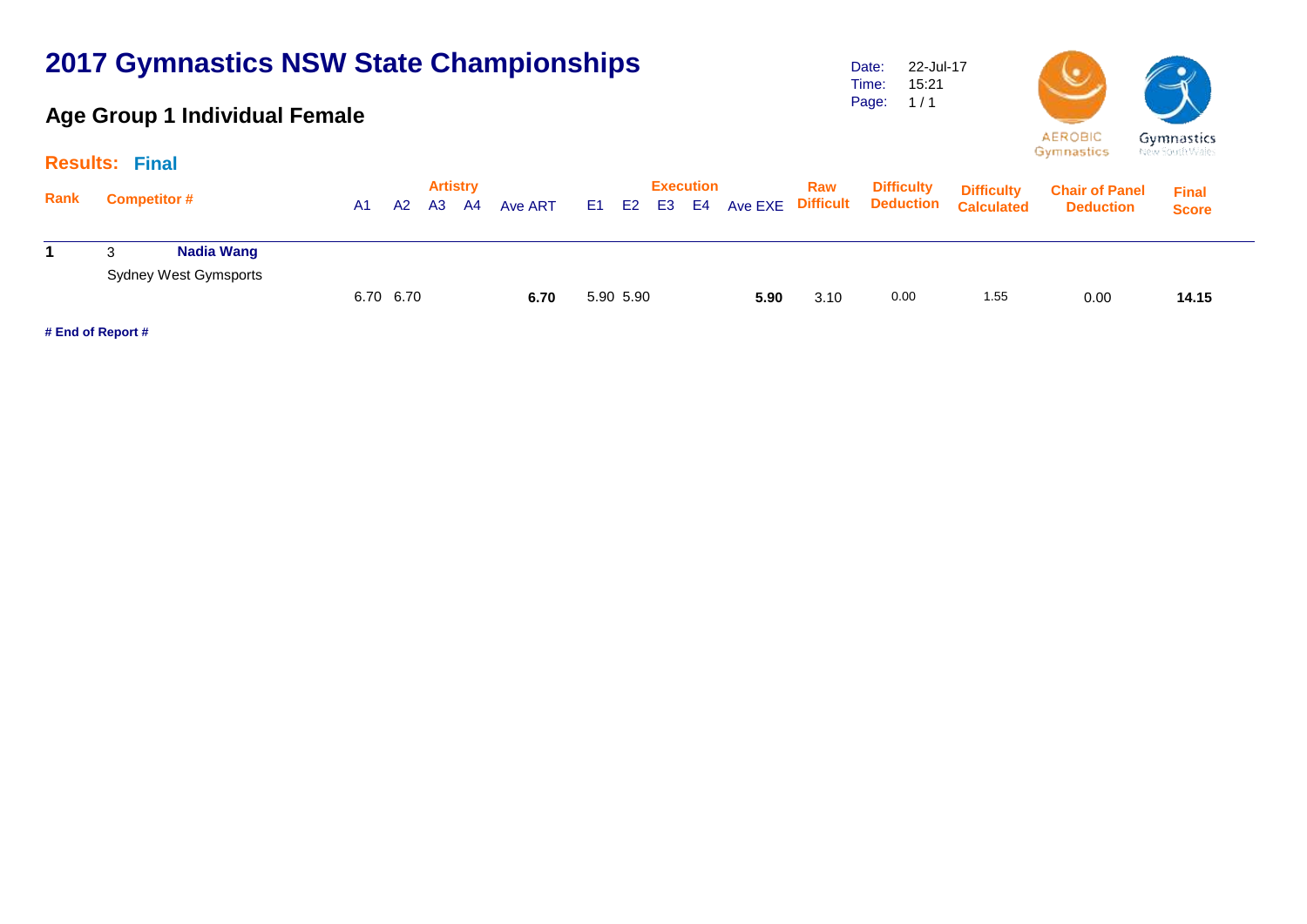# **2017 Gymnastics NSW State Championships**

## **Age Group 2 Individual Female**

Date: Time: Page: 1 / 1 22-Jul-17 15:47



Gymnastics

| Gymnastics     |
|----------------|
| New South Wale |
|                |

|                         | <b>Results: Final</b> |                              |  |           |                       |    |         |                |                |                |                                    |         |                         |                                       |                                        |                                           |                              |  |
|-------------------------|-----------------------|------------------------------|--|-----------|-----------------------|----|---------|----------------|----------------|----------------|------------------------------------|---------|-------------------------|---------------------------------------|----------------------------------------|-------------------------------------------|------------------------------|--|
| Rank                    | <b>Competitor #</b>   |                              |  | A2        | <b>Artistry</b><br>A3 | A4 | Ave ART | E <sub>1</sub> | E <sub>2</sub> | E <sub>3</sub> | <b>Execution</b><br>E <sub>4</sub> | Ave EXE | Raw<br><b>Difficult</b> | <b>Difficulty</b><br><b>Deduction</b> | <b>Difficulty</b><br><b>Calculated</b> | <b>Chair of Panel</b><br><b>Deduction</b> | <b>Final</b><br><b>Score</b> |  |
| $\mathbf{1}$            | $\overline{7}$        | <b>Matilda Narvo</b>         |  |           |                       |    |         |                |                |                |                                    |         |                         |                                       |                                        |                                           |                              |  |
|                         |                       | North Coast Gymnastics       |  |           |                       |    |         |                |                |                |                                    |         |                         |                                       |                                        |                                           |                              |  |
|                         |                       |                              |  | 8.60 8.60 |                       |    | 8.60    |                | 8.00 8.00      |                |                                    | 8.00    | 4.90                    | 0.00                                  | 2.45                                   | 0.00                                      | 19.05                        |  |
| $\overline{2}$          | 11                    | <b>Carissa Uno</b>           |  |           |                       |    |         |                |                |                |                                    |         |                         |                                       |                                        |                                           |                              |  |
|                         |                       | <b>Sydney West Gymsports</b> |  |           |                       |    |         |                |                |                |                                    |         |                         |                                       |                                        |                                           |                              |  |
|                         |                       |                              |  | 8.30 8.30 |                       |    | 8.30    |                | 8.00 8.00      |                |                                    | 8.00    | 4.60                    | 0.00                                  | 2.30                                   | 0.00                                      | 18.60                        |  |
| $\mathbf{3}$            | 5                     | <b>Elian Jabbour</b>         |  |           |                       |    |         |                |                |                |                                    |         |                         |                                       |                                        |                                           |                              |  |
|                         |                       | <b>Kinetic Force Fitness</b> |  |           |                       |    |         |                |                |                |                                    |         |                         |                                       |                                        |                                           |                              |  |
|                         |                       |                              |  | 8.30 8.30 |                       |    | 8.30    |                | 7.80 7.80      |                |                                    | 7.80    | 4.40                    | 0.00                                  | 2.20                                   | 0.00                                      | 18.30                        |  |
| $\overline{\mathbf{4}}$ | 9                     | <b>Madison Swan</b>          |  |           |                       |    |         |                |                |                |                                    |         |                         |                                       |                                        |                                           |                              |  |
|                         | PLC Sydney            |                              |  |           |                       |    |         |                |                |                |                                    |         |                         |                                       |                                        |                                           |                              |  |
|                         |                       |                              |  | 7.40 7.40 |                       |    | 7.40    |                | 7.40 7.40      |                |                                    | 7.40    | 3.80                    | 0.00                                  | 1.90                                   | 0.00                                      | 16.70                        |  |
| $5\phantom{.0}$         | 13                    | <b>Elisabeth Kidane</b>      |  |           |                       |    |         |                |                |                |                                    |         |                         |                                       |                                        |                                           |                              |  |
|                         |                       | <b>Sydney West Gymsports</b> |  |           |                       |    |         |                |                |                |                                    |         |                         |                                       |                                        |                                           |                              |  |
|                         |                       |                              |  | 6.90 6.90 |                       |    | 6.90    |                | 7.10 7.10      |                |                                    | 7.10    | 3.30                    | 0.00                                  | 1.65                                   | 0.00                                      | 15.65                        |  |

**# End of Report #**